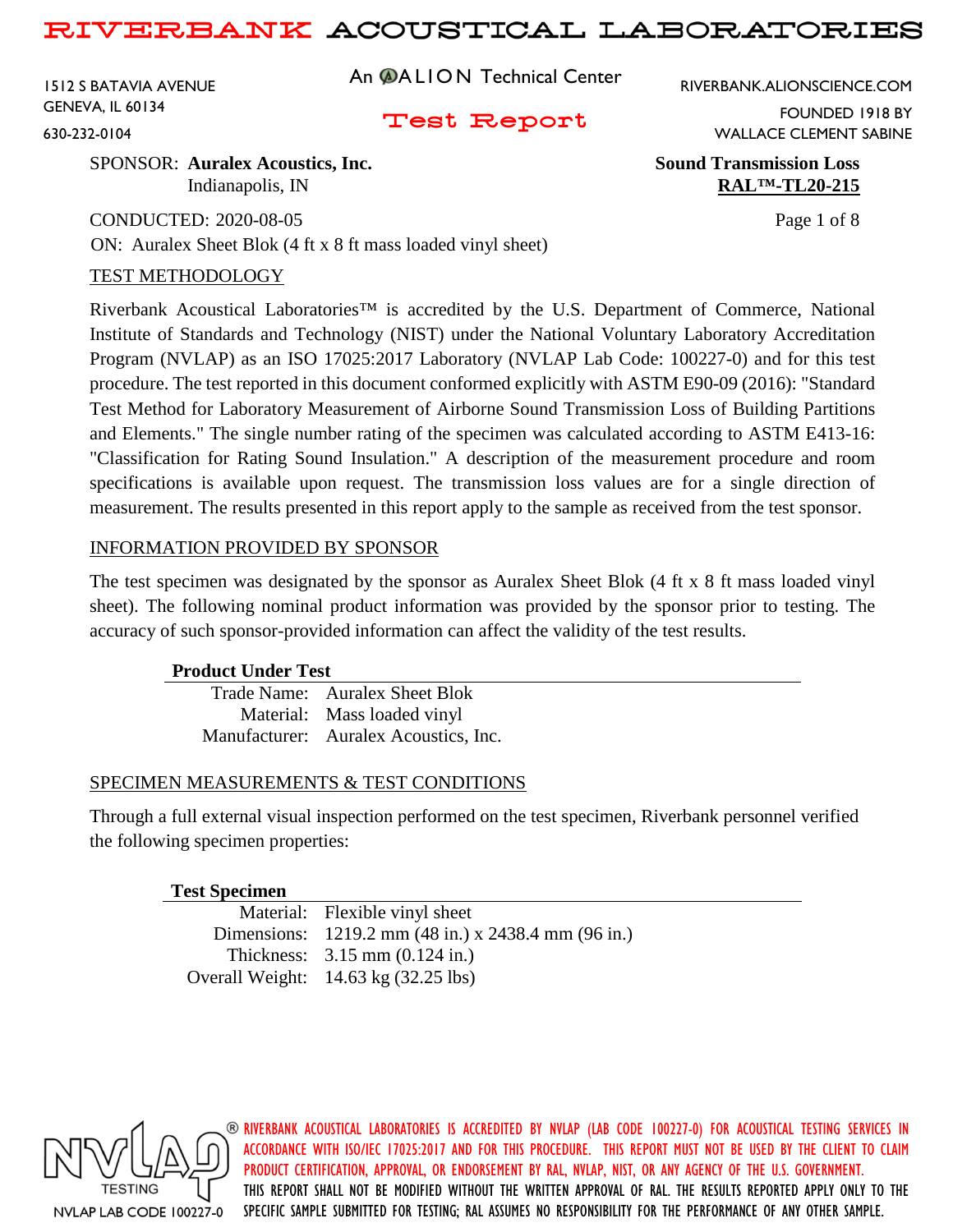1512 S BATAVIA AVENUE GENEVA, IL 60134

630-232-0104

An @ALION Technical Center

RIVERBANK.ALIONSCIENCE.COM

## Test Report

WALLACE CLEMENT SABINE

FOUNDED 1918 BY

**Auralex Acoustics, Inc. RAL™-TL20-215** 2020-08-05 Page 2 of 8

#### **Overall Specimen Measurements**

|                                                                 | Dimensions: $1.22 \text{ m} (48.0 \text{ in})$ wide by 2.44 m (96.0 in) high |
|-----------------------------------------------------------------|------------------------------------------------------------------------------|
|                                                                 | Thickness: $3.15 \text{ mm} (0.124 \text{ in.})$                             |
|                                                                 | Weight: $14.63 \text{ kg} (32.25 \text{ lbs})$                               |
| Transmission Area: $2.973$ m <sup>2</sup> (32 ft <sup>2</sup> ) |                                                                              |
|                                                                 | Mass per Unit Area: $4.92 \text{ kg/m}^2 (1.01 \text{ lbs/ft}^2)$            |
|                                                                 |                                                                              |

#### **Test Aperture**

Size: 1.22 m (4.0 ft.) by 2.44 m (8.0 ft.) Filler Wall: None Sealed: Entire periphery (both sides) with dense mastic

#### **Test Environment**

| Volume: $178.33 \text{ m}^3$                    |
|-------------------------------------------------|
| Temperature: $21.7 \degree C \pm 0.0 \degree C$ |
| Relative Humidity: $54.0\% \pm 0.0\%$           |
|                                                 |

#### Receive Room

|                                       | Volume: $130.24 \text{ m}^3$                      |
|---------------------------------------|---------------------------------------------------|
|                                       | Temperature: $22.2 \text{ °C} \pm 0.0 \text{ °C}$ |
| Relative Humidity: 53.5 % $\pm$ 1.0 % |                                                   |

## Requirements

| Temperature: $22^{\circ}$ C +/- 2° C, not more than 3° C change over all tests. |
|---------------------------------------------------------------------------------|
| Relative Humidity: $\geq 30\%$ , not more than +/- 3% change over all tests.    |

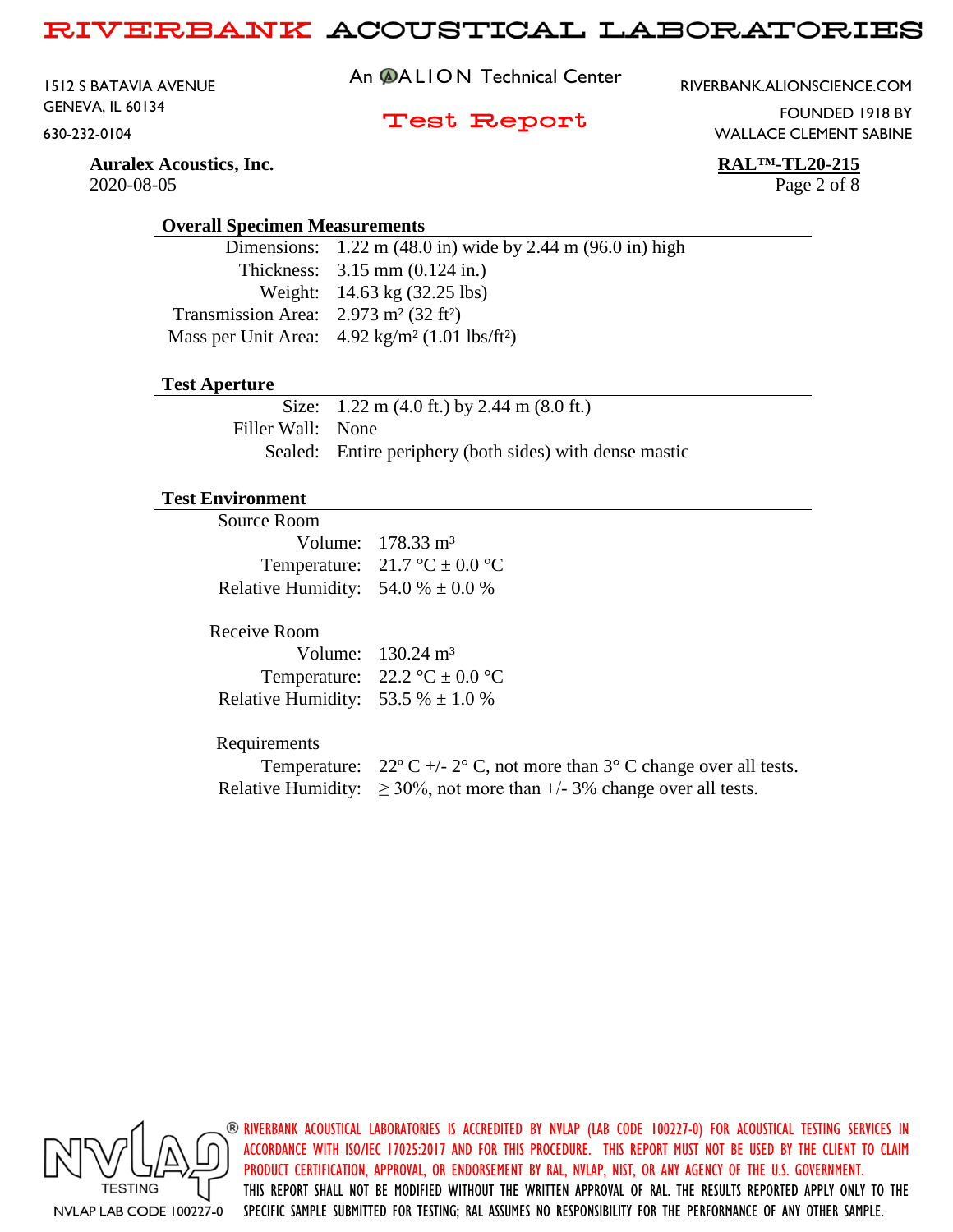1512 S BATAVIA AVENUE GENEVA, IL 60134

630-232-0104

An @ALION Technical Center

RIVERBANK.ALIONSCIENCE.COM

Test Report

FOUNDED 1918 BY WALLACE CLEMENT SABINE

**Auralex Acoustics, Inc. RAL™-TL20-215** 2020-08-05 Page 3 of 8



Figure 1 – Specimen mounted in test opening, as viewed from source room (left) and receive room (right)



Figure 2 – Detail of specimen material

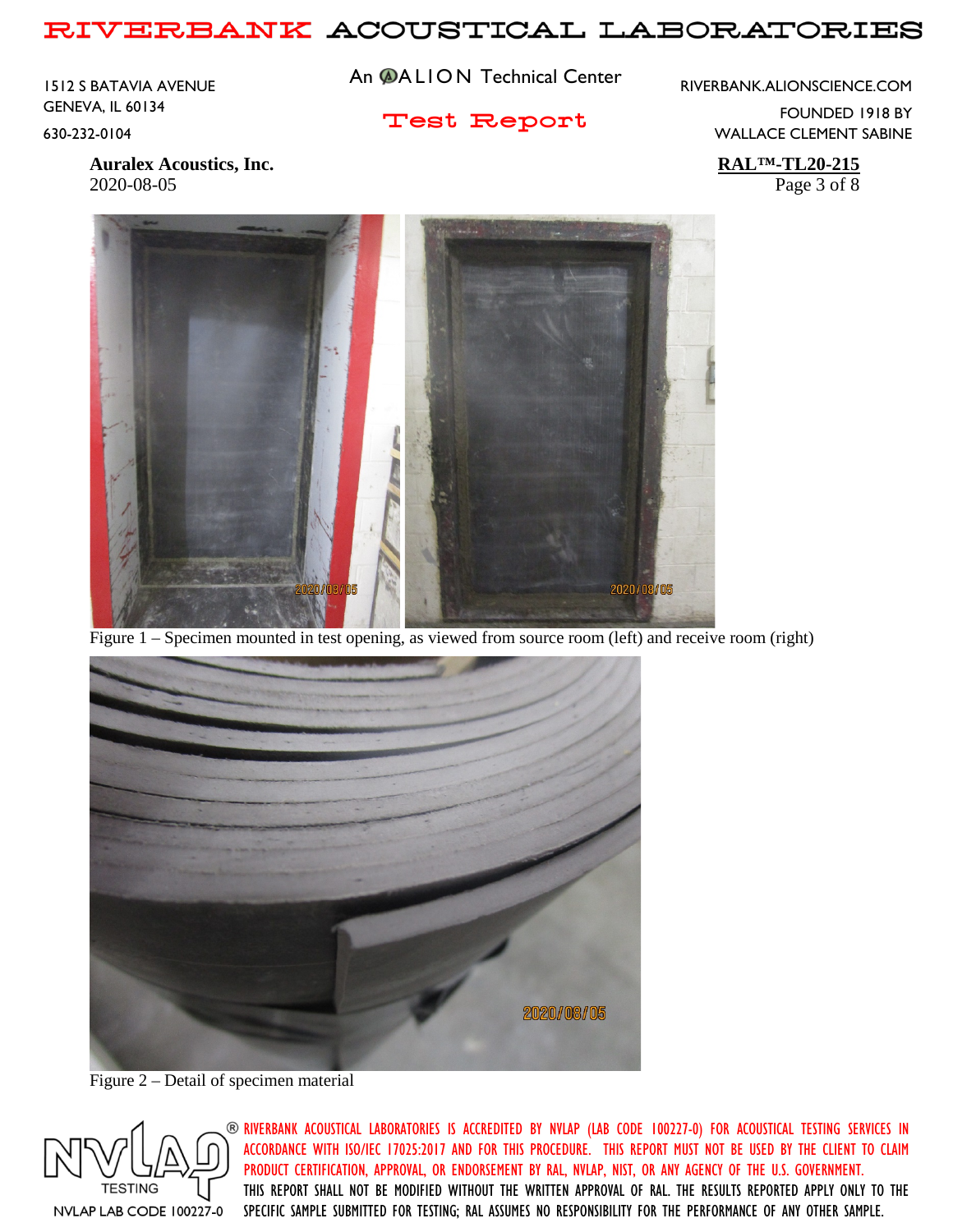An **@ALION** Technical Center RIVERBANK.ALIONSCIENCE.COM 1512 S BATAVIA AVENUE GENEVA, IL 60134

630-232-0104

Test Report

FOUNDED 1918 BY WALLACE CLEMENT SABINE

**Auralex Acoustics, Inc. RAL™-TL20-215** 2020-08-05 Page 4 of 8

#### TEST RESULTS

Sound transmission loss values are tabulated at the eighteen standard frequency bands. A graphic presentation of the data and additional information appear on the following pages. The precision of the transmission loss test data is within the limits set by the ASTM Standard E90-09 (2016). See Appendix A for identification of corrections applied to the reported data.

| FREQ. | TL | $\Delta T L$ | DEF.             | FREQ. | TL | $\Delta T L$ | DEF.             |
|-------|----|--------------|------------------|-------|----|--------------|------------------|
|       |    |              |                  |       |    |              |                  |
| 100   | 15 | 0.47         | $\overline{0}$   | 800   | 25 | 0.19         | 3                |
| 125   | 15 | 0.52         | $\overline{0}$   | 1000  | 26 | 0.09         | 3                |
| 160   | 16 | 0.82         | $\boldsymbol{0}$ | 1250  | 28 | 0.13         | $\overline{2}$   |
|       |    |              |                  |       |    |              |                  |
| 200   | 16 | 0.37         | $\overline{0}$   | 1600  | 30 | 0.14         | $\boldsymbol{0}$ |
| 250   | 17 | 0.42         | $\overline{2}$   | 2000  | 31 | 0.14         | $\overline{0}$   |
| 315   | 19 | 0.23         | 3                | 2500  | 33 | 0.16         | $\boldsymbol{0}$ |
|       |    |              |                  |       |    |              |                  |
| 400   | 20 | 0.26         | 5                | 3150  | 34 | 0.14         | $\overline{0}$   |
| 500   | 21 | 0.10         | 5                | 4000  | 36 | 0.11         | $\overline{0}$   |
| 630   | 23 | 0.23         | $\overline{4}$   | 5000  | 38 | 0.16         | $\boldsymbol{0}$ |
|       |    |              |                  |       |    |              |                  |

 $STC=26$ 

## ABBREVIATION INDEX

FREQ. = 1/3 OCTAVE BAND CENTER FREQUENCY, Hz

 $TL = TRANSMISSION LOSS, dB$ 

 $\Delta TL = 95\%$  CONFIDENCE INTERVAL FOR TL MEASUREMENTS, dB

DEF. = DEFICIENCIES,  $dB$  BELOW SHIFTED STC CONTOUR (SUM OF DEF = 27)

STC = SOUND TRANSMISSION CLASS

Tested by  $\int$  all  $\cal{A}$  elabel Report by  $\cal{A}$  even  $\cal{A}$ Marc Sciaky  $\overline{\phantom{a}}$  Malcolm Kelly *Senior Experimentalist Test Engineer, Acoustician* Approved b Eric P. Wolfram *Laboratory Manager* Digitally signed by Eric P Wolfram Location: Geneva, IL Date: 2020.08.17 11:26:17 -05'00'

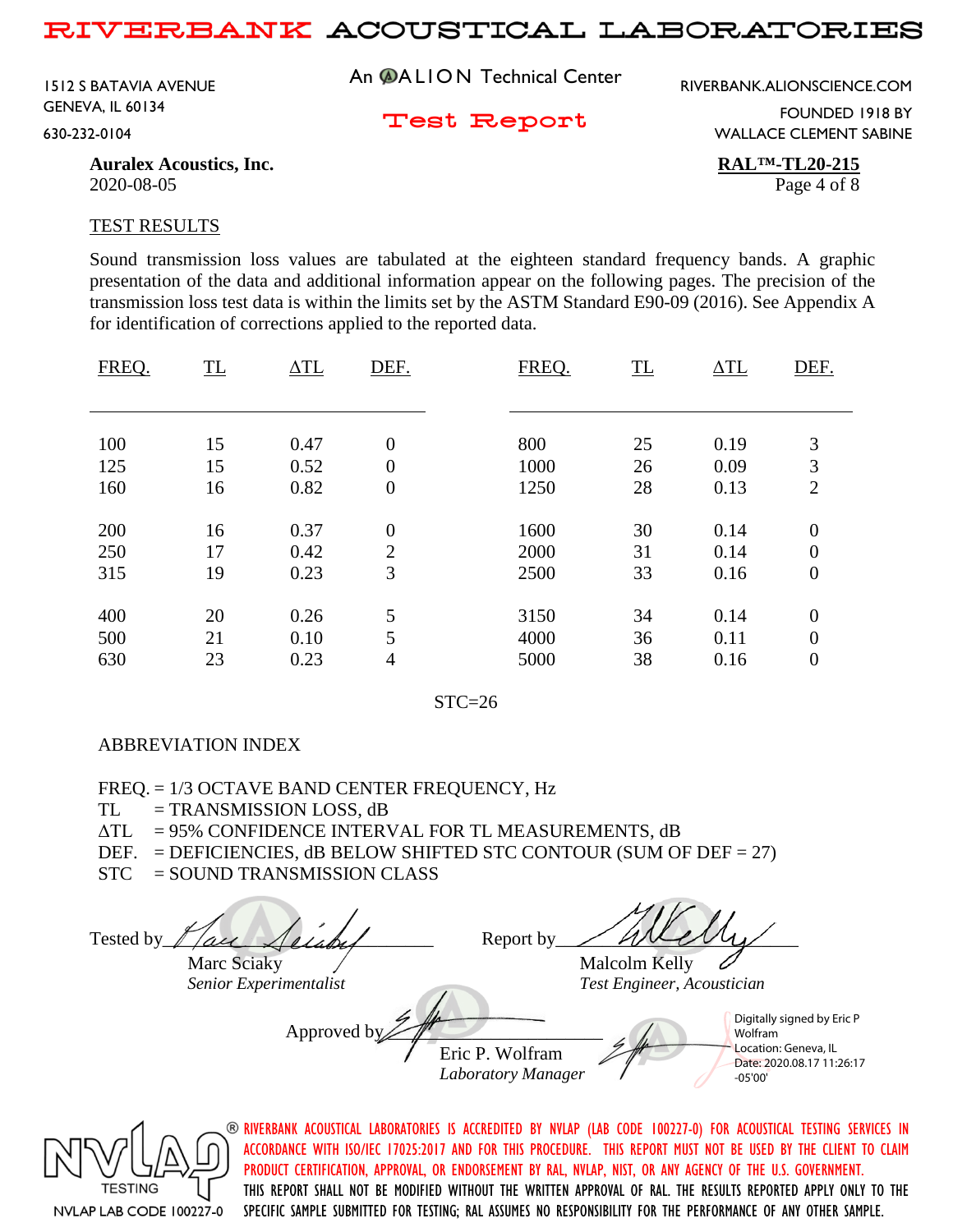1512 S BATAVIA AVENUE GENEVA, IL 60134

630-232-0104

An @ALION Technical Center

RIVERBANK.ALIONSCIENCE.COM

Test Report

FOUNDED 1918 BY WALLACE CLEMENT SABINE

**Auralex Acoustics, Inc. RAL™-TL20-215** 2020-08-05 Page 5 of 8

# **SOUND TRANSMISSION REPORT** Auralex Sheet Blok (4 ft x 8 ft mass loaded vinyl sheet)



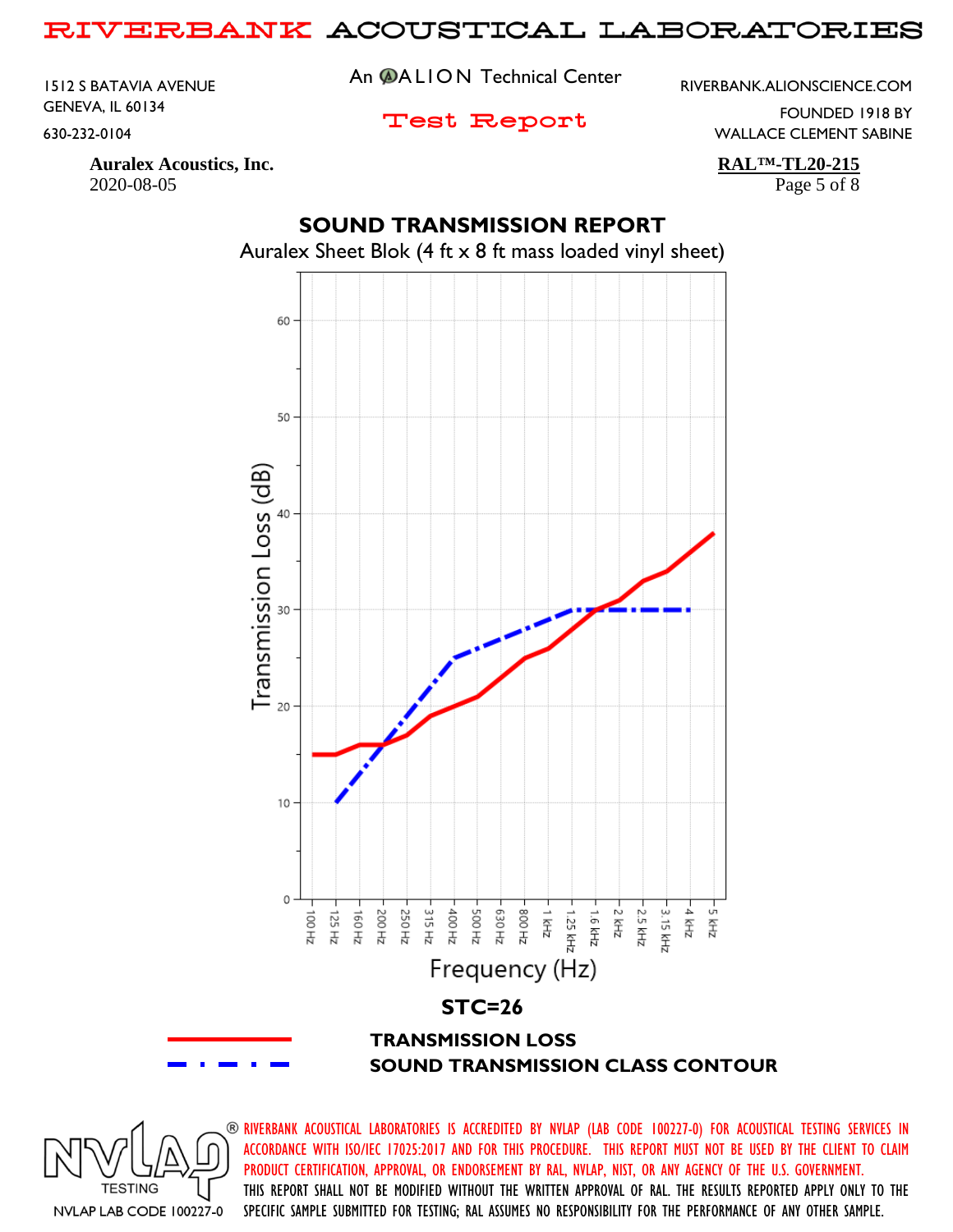1512 S BATAVIA AVENUE GENEVA, IL 60134

630-232-0104

An @ALION Technical Center

RIVERBANK.ALIONSCIENCE.COM

Test Report

FOUNDED 1918 BY WALLACE CLEMENT SABINE

**Auralex Acoustics, Inc. RAL™-TL20-215** 2020-08-05 Page 6 of 8

## **APPENDIX A: Extended Frequency Range Data**

Specimen: Auralex Sheet Blok (4 ft x 8 ft mass loaded vinyl sheet) (See Full Report)

*The following non-accredited data were obtained in accordance with ASTM E90-09 (2016), but extend beyond the defined frequency range of 100Hz to 5,000Hz. These unofficial results are representative of the RAL test environment only and intended for research & comparison purposes. Sampling precision observed during this procedure is reported below. Corrections are detailed in Appendix B.*

| 1/3 Octave Band         | <b>Sound</b>             |                    |                       |                      |
|-------------------------|--------------------------|--------------------|-----------------------|----------------------|
| <b>Center Frequency</b> | <b>Transmission Loss</b> | <b>Applicable</b>  | <b>ATL (Eq. A2.5)</b> | <b>Repeatability</b> |
| (Hz)                    | (dB)                     | <b>Corrections</b> | (dB)                  | (dB)                 |
|                         |                          |                    |                       |                      |
| 31.5                    | 11                       |                    | 0.81                  | 1.24                 |
| 40                      | 12                       |                    | 0.86                  | 1.44                 |
| 50                      | $8\,$                    |                    | 1.22                  | 0.98                 |
| 63                      | 5                        |                    | 1.29                  | 2.33                 |
| 80                      | $\boldsymbol{7}$         |                    | 1.09                  | 1.46                 |
| 100                     | 15                       |                    | 0.47                  | 0.77                 |
| 125                     | 15                       |                    | 0.52                  | 1.28                 |
| 160                     | 16                       |                    | 0.82                  | 1.18                 |
| 200                     | 16                       |                    | 0.37                  | 0.74                 |
| 250                     | 17                       |                    | 0.42                  | 0.53                 |
| 315                     | 19                       |                    | 0.23                  | 0.46                 |
| 400                     | 20                       |                    | 0.26                  | 0.41                 |
| 500                     | 21                       |                    | 0.10                  | 0.41                 |
| 630                     | 23                       |                    | 0.23                  | 0.32                 |
| 800                     | 25                       |                    | 0.19                  | 0.30                 |
| 1000                    | 26                       |                    | 0.09                  | 0.29                 |
| 1250                    | 28                       |                    | 0.13                  | 0.15                 |
| 1600                    | 30                       |                    | 0.14                  | 0.18                 |
| 2000                    | 31                       |                    | 0.14                  | 0.12                 |
| 2500                    | 33                       |                    | 0.16                  | 0.28                 |
| 3150                    | 34                       |                    | 0.14                  | 0.23                 |
| 4000                    | 36                       |                    | 0.11                  | 0.18                 |
| 5000                    | 38                       |                    | 0.16                  | 0.26                 |
| 6300                    | 40                       |                    | 0.17                  | 0.28                 |
| 8000                    | 42                       |                    | 0.20                  | 0.67                 |
| 10000                   | 43                       |                    | 0.24                  | 0.93                 |
| 12500                   | 41                       | $\boldsymbol{A}$   | 0.29                  | 1.93                 |

NVLAP LAB CODE 100227-0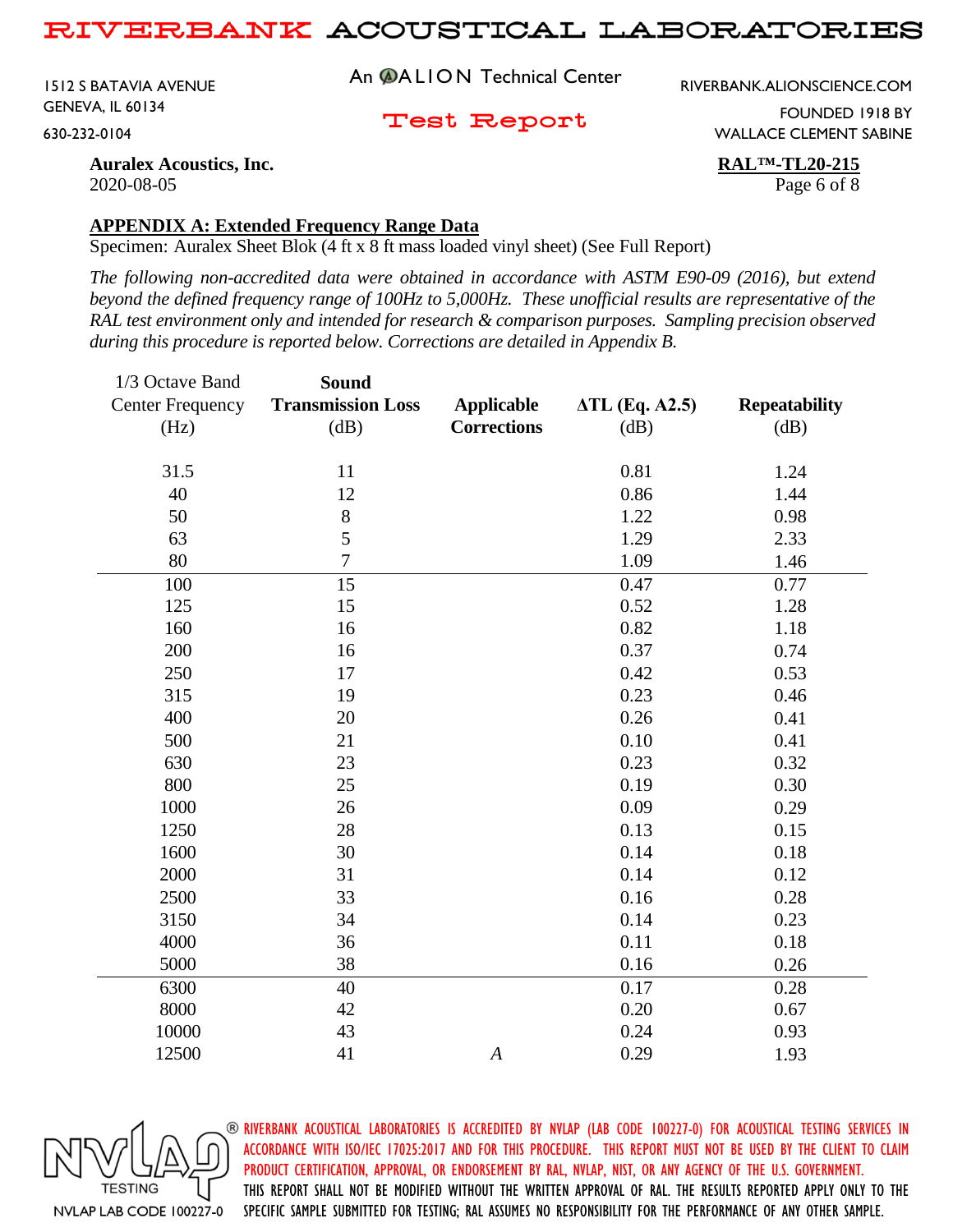1512 S BATAVIA AVENUE GENEVA, IL 60134

630-232-0104

An @ALION Technical Center

RIVERBANK.ALIONSCIENCE.COM

Test Report

FOUNDED 1918 BY WALLACE CLEMENT SABINE

**Auralex Acoustics, Inc. RAL™-TL20-215** 2020-08-05 Page 7 of 8

## **APPENDIX B: Glossary of Standardized Corrections and Adjustments**

Specimen: Auralex Sheet Blok (4 ft x 8 ft mass loaded vinyl sheet) (See Full Report)

#### **Mark Interpretation**

- $\overline{A}$  Measured sound pressure levels in the receive room are within 10 dB of the ambient noise level at the marked frequency band. Receive room levels used to calculate Transmission Loss are corrected according to ASTM E90 Section 10.3.
- *AA* Measured sound pressure levels in the receive room are within 5 dB of the ambient noise level at the marked frequency band. Receive room levels used to calculate Transmission Loss are corrected according to ASTM E90 Section 10.3.1. Transmission Loss values calculated from levels corrected this way will be less than or equal to Transmission Loss values from a hypothetical test using the same specimen and a receive room with idealized ambient sound levels of (**-∞)** dB.
- *F* The reported Transmission Loss is within 10 dB of the laboratory flanking limit at the marked frequency band. The measured performance of the specimen may be limited by the performance of the laboratory building structure at this frequency band.
- *Z* The reported Transmission Loss at the marked frequency band has been corrected according to ASTM E90 Section A3.2.7 to account for possible sound transmission through the filler assembly.
- *ZZ* The reported Transmission Loss at the marked frequency band has been corrected according to ASTM E90 Section A3.2.8 to account for possible sound transmission through the filler assembly. Transmission Loss values corrected this way will be less than or equal to Transmission Loss values from a hypothetical test using the same specimen and an idealized filler assembly with a Sound Transmission Class rating of (**∞).**

## **APPENDIX C: Glossary of Variability Metrics**

Specimen: Auralex Sheet Blok (4 ft x 8 ft mass loaded vinyl sheet) (See Full Report)

**ΔTL**, the 95% confidence interval for reported transmission loss values, is calculated from the standard deviation of the sets of measurements for source room sound pressure level, receive room sound pressure level, and receive room sound absorption. This metric is calculated in an effort to quantify the combined influences of room geometry, microphone positioning, and other varying environmental conditions on reported results.

**Repeatability**, expressed as a 95% confidence interval, is calculated from the standard deviation of transmission loss as obtained from a set of six (6) consecutive tests conducted according to this test method by RAL on 2020-02- 24. The tests were performed on a specimen composed of welded aluminum tubing, using the same test opening as used in this report. This metric provides an estimate of the variation in results that might be observed if the test were repeated with no change to the installed specimen. Note that repeatability will vary with the construction type.